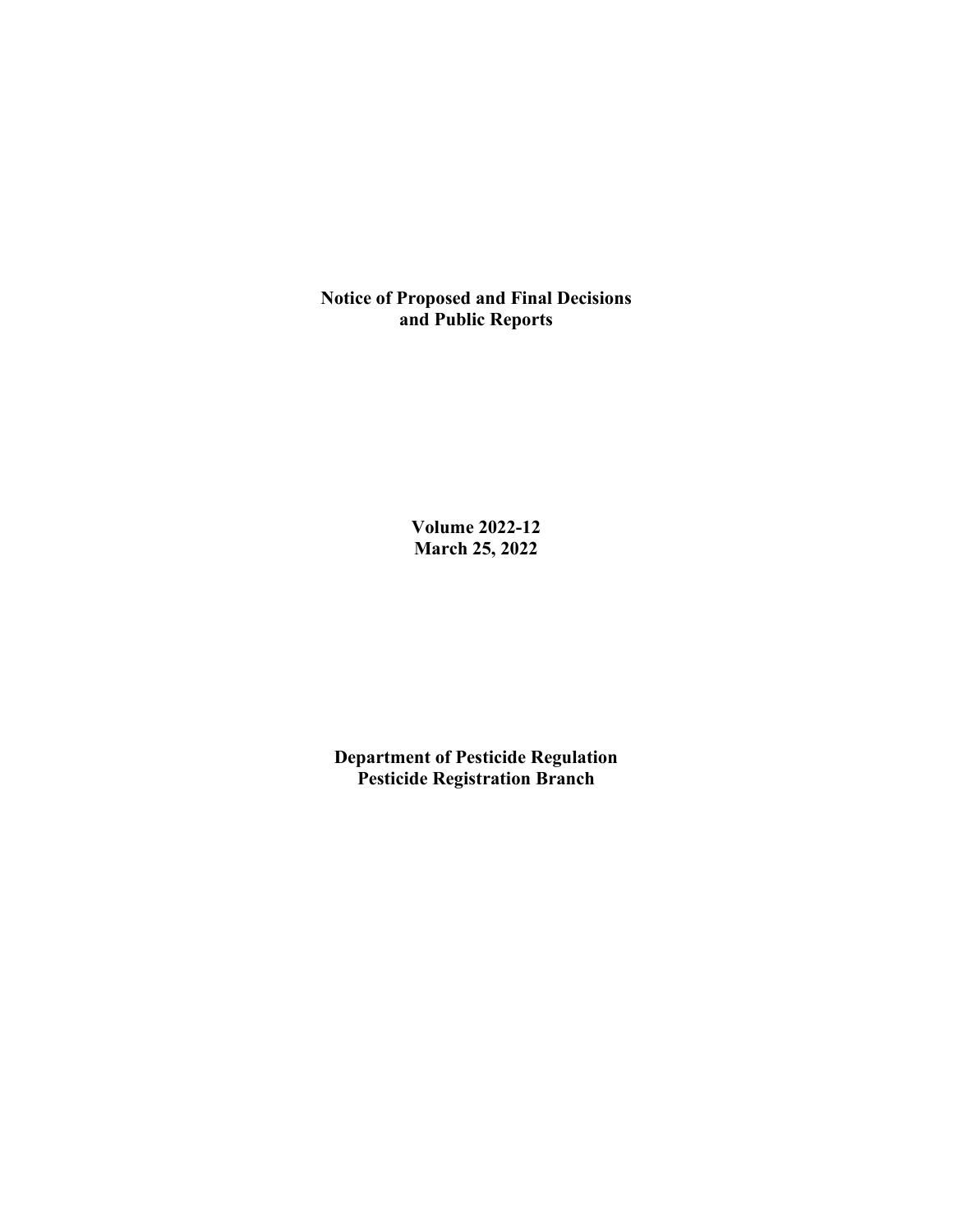# **NOTICE OF FINAL DECISIONS TO REGISTER PESTICIDE PRODUCTS AND WRITTEN EVALUATION**

Pursuant to Title 3, California Code of Regulations section 6255, the Director of the Department of Pesticide Regulation (DPR), files this Notice of Final Decisions to Register Pesticide Products with the Secretary of the Resources Agency for posting. This notice must remain posted for a period of 30 days for public inspection. Between the time DPR posts a proposed registration decision for public comment and DPR makes a final decision regarding the product, nonsignificant changes may be made to the product label (e.g., revising the product name, changing a master label to an end-use marketing label, correcting typographical errors). If the changes are not significant, DPR will not re-notice the product for public review and comment. However, if significant changes are made to the product label that substantially affect DPR's analysis on direct or indirect significant adverse environmental or human health impacts that can reasonably be expected to occur from the proposed decision, DPR will re-notice the product label for public review and comment.

In addition, for any product that is posted proposed to register as a conditional registration, the registrant may address the conditions of registration by providing the appropriate data or modifying the product label (e.g., remove use site, add "not for use in California" to a use site) during the posting period. If the registrant adequately addresses the conditions of registration during the posting period and the resulting change to the product label is not significant such that DPR must re-post the product label for review and public comment, DPR will post the product below, but will no longer have a "conditional" designation by the registration type.

For information about submitting a request for any documents related to this notice, please visit [https://www.cdpr.ca.gov/public\\_r.htm.](https://www.cdpr.ca.gov/public_r.htm)

To view the public report that was issued when the product was proposed for registration, click on the hyperlinked Tracking Number for the product.

*Tracking Number with hyperlink to public report – (EPA Registration Number) Applicant / Brand Name* 

[298489](https://www.cdpr.ca.gov/docs/registration/nod/public_reports/298489.pdf) - (279 - 9629) FMC CORPORATION AVAUNT EVO INSECT CONTROL USE: INSECTICIDE - FOR THE CONTROL OF INSECTS SUCH AS CORN EARWORM, BEET ARMYWORM, AND CRANBERRY FRUITWORM ON CROPS SUCH AS CRANBERRIES, BLACKEYED PEAS, EGGPLANT, BROCCOLI, CAULIFLOWER, AND MUSTARD GREENS TYPE: SECTION 3 LABEL AMENDMENT - TO ADD CABBAGE LOOPER, SOYBEAN LOOPER, BEET ARMYWORM, WESTERN BEAN CUTWORM, AND DIAMONDBACK MOTH; AND TO ADD TREE NUTS AS AN APPROVED CROP ACTIVE INGREDIENT(S): INDOXACARB CAS NUMBER(S): 173584-44-6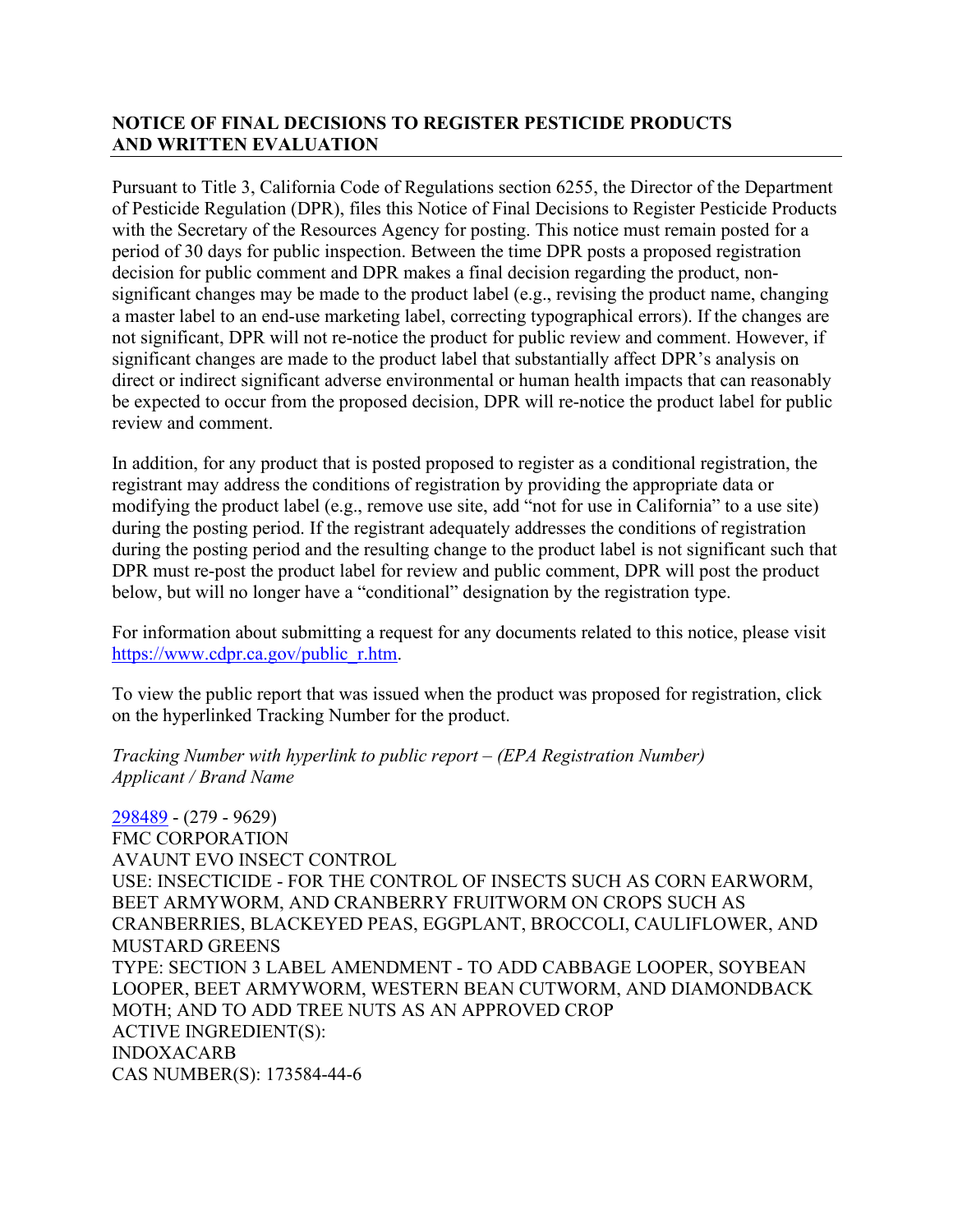# **Notice of Final Decisions to Register (Continued) Page 2**

### **Written Evaluation**

Pursuant to Title 3, California Code of Regulations section 6254, this notice includes a written evaluation of significant environmental points raised in comments submitted during the review and comment period required by Title 3, California Code of Regulations section 6253 for any of the products listed above.

### **DPR received no comments on the above listed products.**

*Original signed by Tulio Macedo 03/23/2022* 

 Tulio Macedo, Chief Pesticide Registration Branch

Dated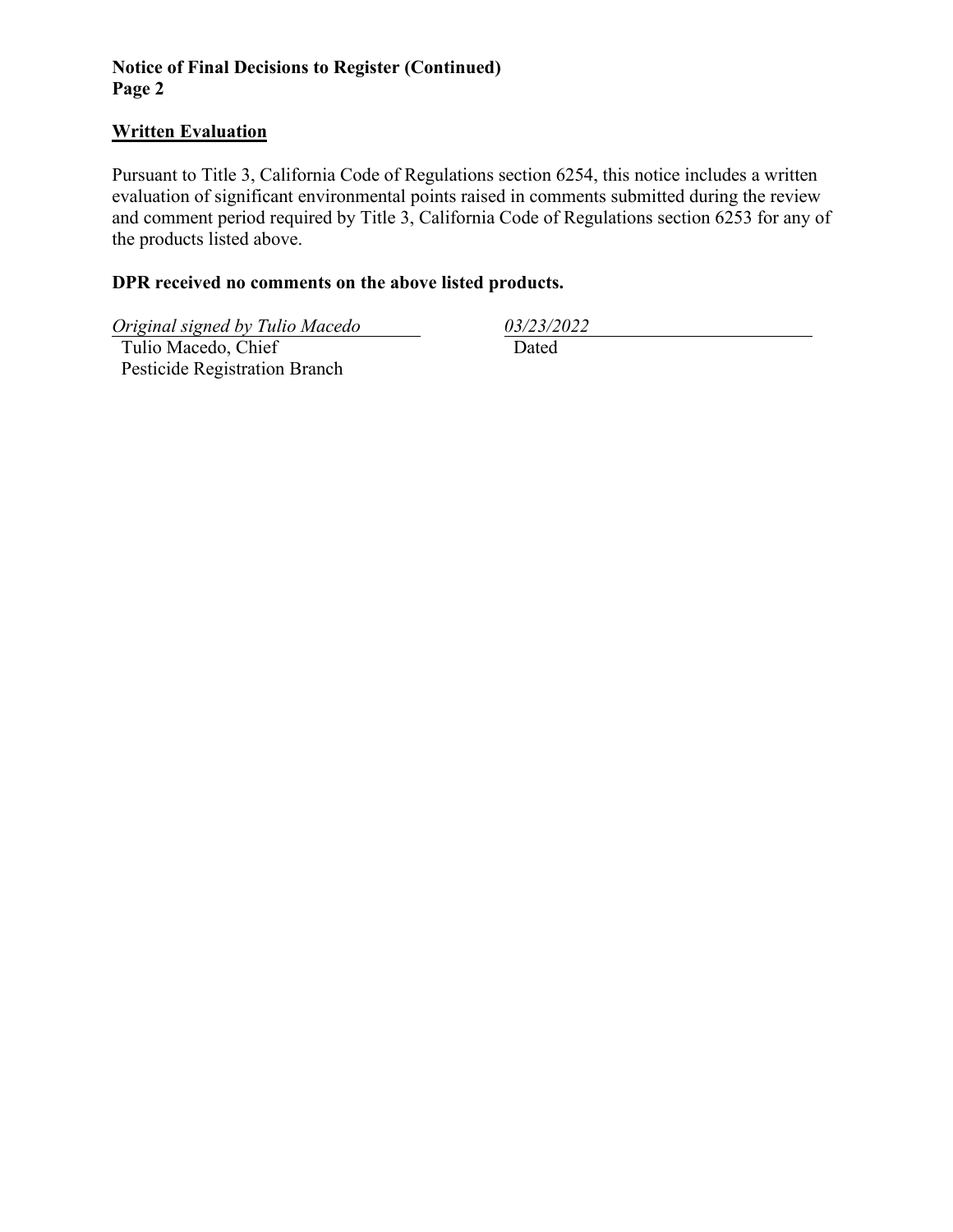# **NOTICE OF FINAL DECISIONS TO DENY PESTICIDE PRODUCTS**

Pursuant to Title 3, California Code of Regulations section 6255, the Director of the Department of Pesticide Regulation (DPR) files this Notice of Final Decisions to Deny Pesticide Products with the Secretary of the Resources Agency for posting. Unless specified, the reason for denial is that the required data was not submitted, was determined to be inadequate, or there was a likelihood of a significant adverse environmental effect anticipated from the use of these products in a manner consistent with its label. This action will not have a significant adverse impact on the environment. This notice must remain posted for a period of 30 days for public inspection. For information about submitting a request for any documents related to this notice, please visit [https://www.cdpr.ca.gov/public\\_r.htm.](https://www.cdpr.ca.gov/public_r.htm)

*Tracking Number – (EPA Registration Number) Applicant Brand Name* 

298330\* - (11556 - 185) BAYER HEALTHCARE LLC, ANIMAL HEALTH DIVISION TOLFENPRO INSECTICIDE EAR TAG USE: INSECTICIDE - FOR THE CONTROL OF HORN FLIES, FACE FLIES, AND GULF COAST TICKS ON BEEF AND DAIRY CATTLE TYPE: SECTION 3 REGISTRATION - ACTIVE INGREDIENT(S): TOLFENPYRAD CAS NUMBER(S): 129558-76-5 \*Application for registration of tracking #298330 withdrawn at the request of the registrant